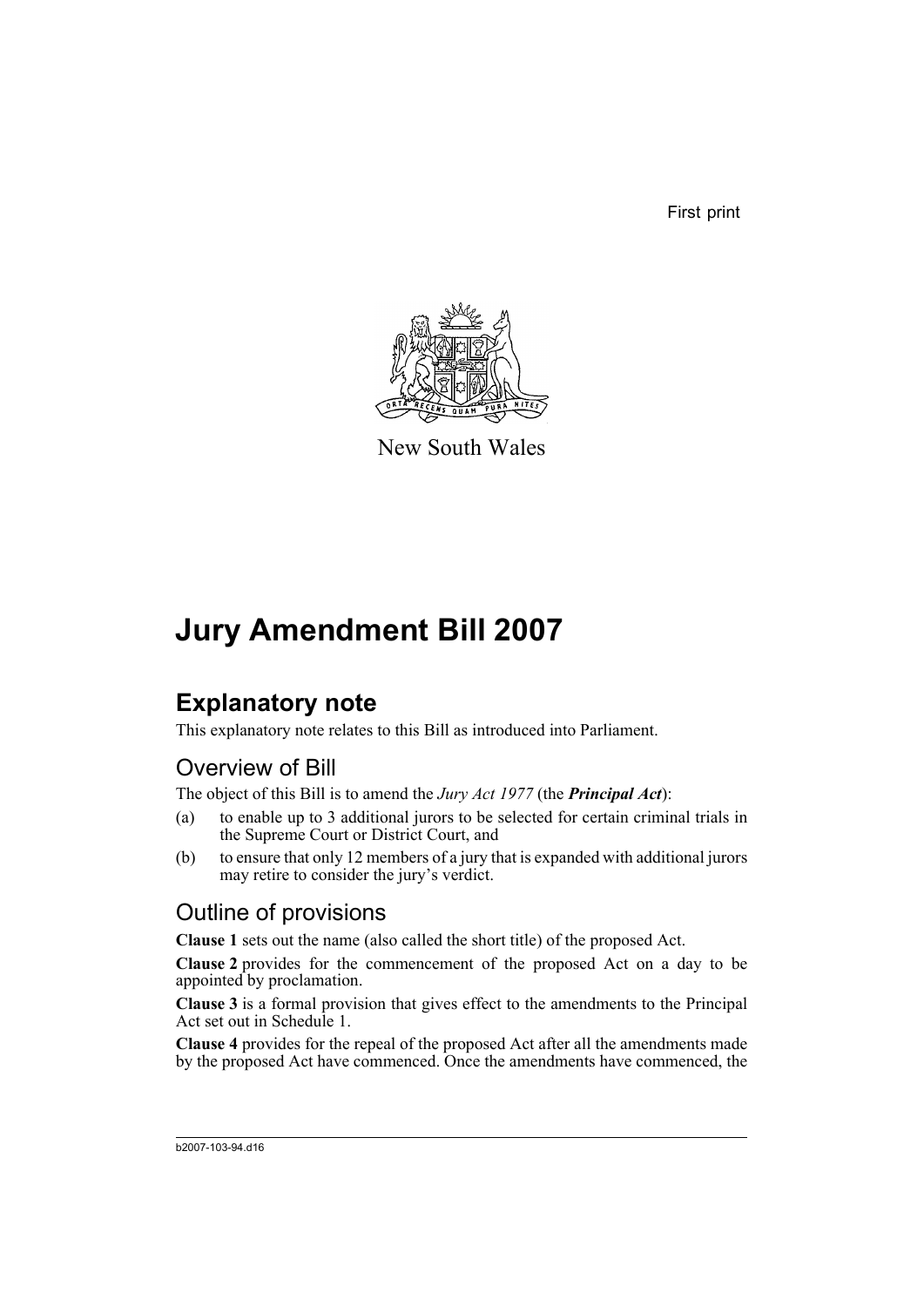Explanatory note

proposed Act will be spent and section 30 of the *Interpretation Act 1987* provides that the repeal of an amending Act does not affect the amendments made by that Act.

### **Schedule 1 Amendments**

#### **Selection of additional jurors for lengthy criminal trials**

**Schedule 1 [1]** substitutes section 19 of the Principal Act to provide for the Supreme Court or District Court to order that up to 3 jurors in addition to the usual 12 jurors be selected for a jury in criminal proceedings before it if the Court is satisfied that:

- (a) the trial of the proceedings is of a kind prescribed by the regulations, and
- (b) the selection of the additional jurors is an appropriate means of ensuring that there will be sufficient jurors remaining on the jury when the jury is required to consider its verdict, and
- (c) appropriate facilities to accommodate the additional jurors are available.

Until the regulations provide otherwise, a trial of proceedings the duration of which is likely to be more than 3 months will be taken to be a kind of trial of proceedings prescribed by the regulations.

**Schedule 1 [2]** amends section 42 of the Principal Act to confer an additional peremptory challenge on both the Crown and each defendant in criminal proceedings where the court has ordered that the jury include additional jurors.

**Schedule 1 [8]** inserts a new section 55G in the Principal Act to ensure that if the jury in criminal proceedings consists of more than 12 persons immediately before the jury is required to retire to consider its verdict, the jury for the purpose of considering and returning the verdict is to be constituted by only 12 of those persons as follows:

- (a) if the expanded jury has chosen one of its members to speak on behalf of the jury as a whole (a *foreperson*)—the foreperson and 11 other persons selected by ballot,
- (b) if there is no foreperson—12 persons selected by ballot.

**Schedule 1 [3]–[7]** make amendments to sections 48 and 55F of the Principal Act that are consequential on the substitution of section 19 and the insertion of proposed section 55G.

#### **Savings and transitional provisions**

**Schedule 1 [9]** amends clause 1A of Schedule 8 to the Principal Act to enable the Governor to make regulations of a transitional or savings nature consequent on the enactment of the proposed Act.

**Schedule 1 [10]** inserts a new Part in Schedule 8 to the Principal Act containing provisions of a savings or transitional nature consequent on the enactment of the proposed Act. The new Part provides that the amendments made to the Principal Act by the proposed Act apply to criminal proceedings only if the jury is empanelled after the commencement of those amendments.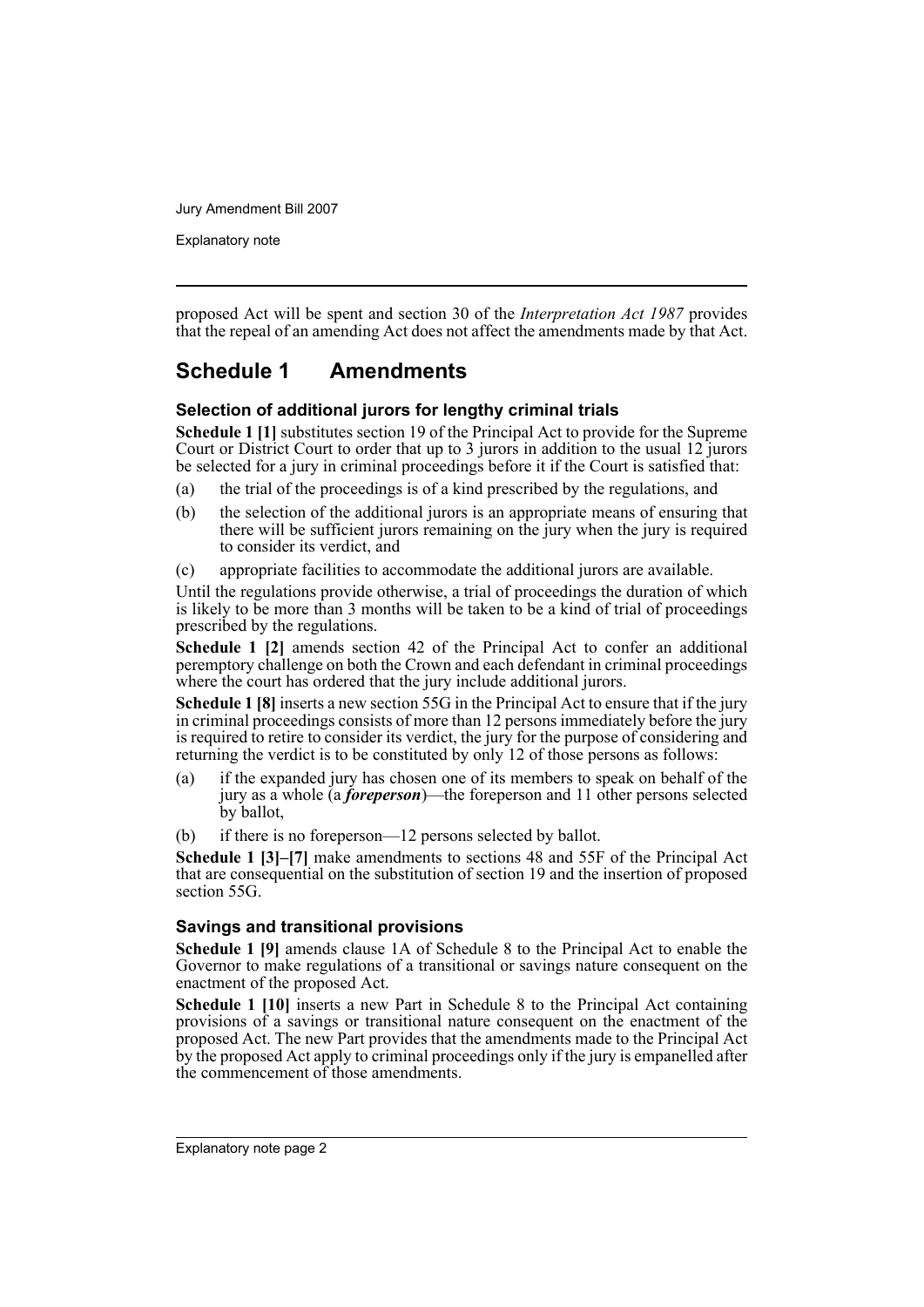First print



New South Wales

# **Jury Amendment Bill 2007**

## **Contents**

|    |                                    | Page |
|----|------------------------------------|------|
| 1  | Name of Act                        |      |
| 2. | Commencement                       |      |
|    | 3 Amendment of Jury Act 1977 No 18 |      |
| 4  | Repeal of Act                      | ົ    |
|    | Schedule 1 Amendments              |      |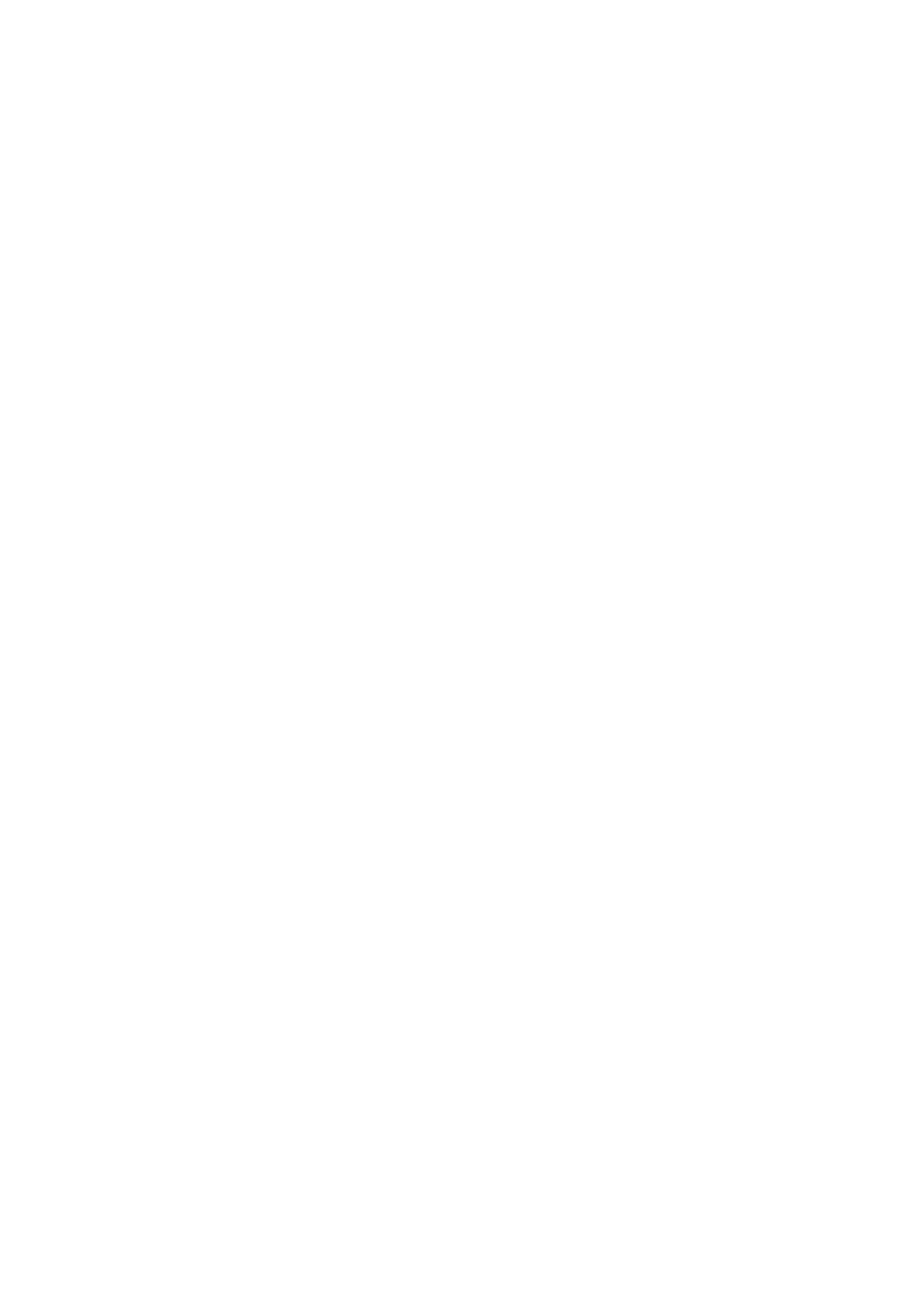

New South Wales

# **Jury Amendment Bill 2007**

No , 2007

### **A Bill for**

An Act to amend the *Jury Act 1977* to enable additional jurors to be selected for juries in criminal trials.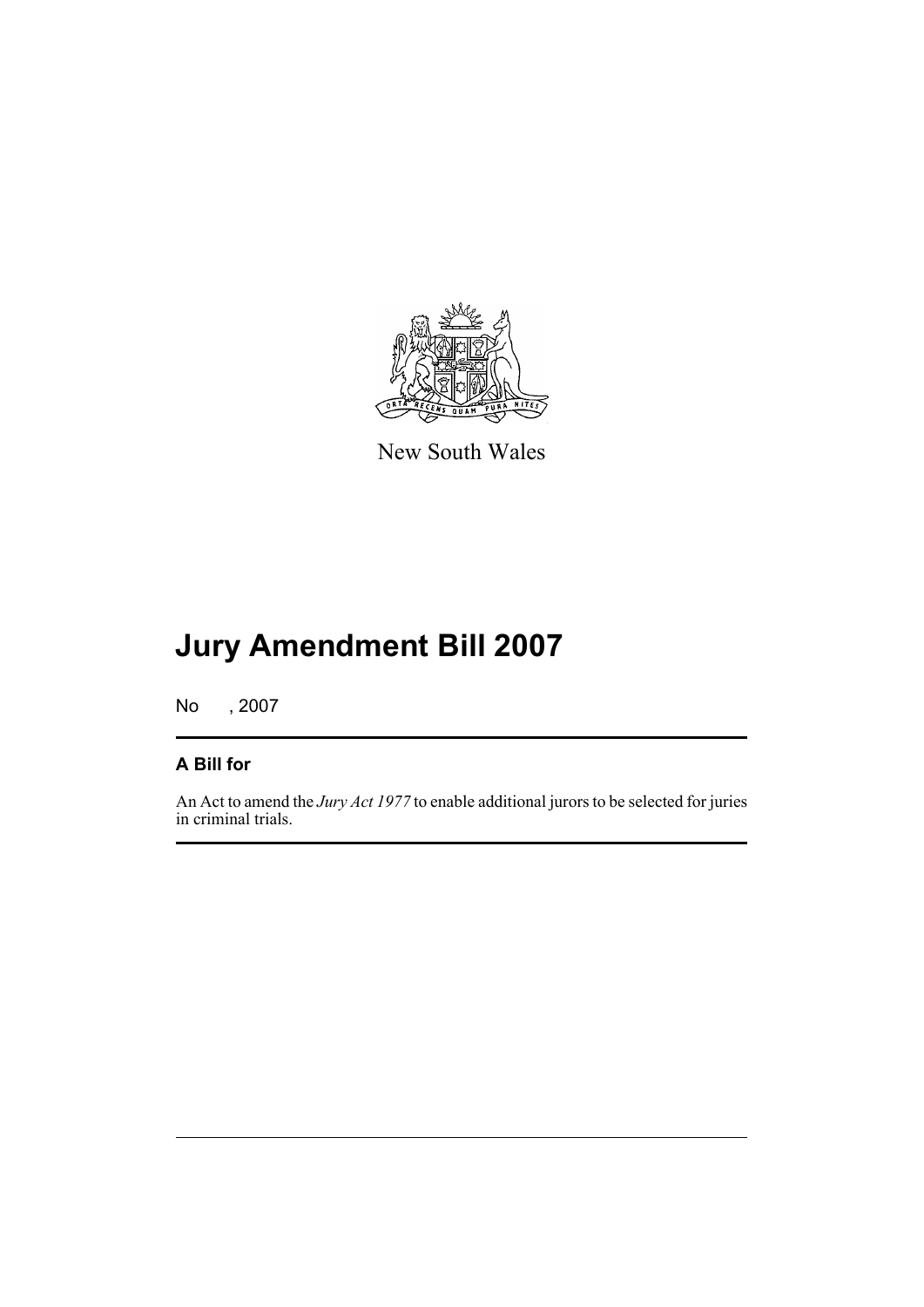### Clause 1 Jury Amendment Bill 2007

<span id="page-5-3"></span><span id="page-5-2"></span><span id="page-5-1"></span><span id="page-5-0"></span>

|              |                                  | The Legislature of New South Wales enacts:                                                                                                                | 1              |
|--------------|----------------------------------|-----------------------------------------------------------------------------------------------------------------------------------------------------------|----------------|
| 1.           |                                  | Name of Act                                                                                                                                               | $\overline{2}$ |
|              |                                  | This Act is the <i>Jury Amendment Act 2007</i> .                                                                                                          | 3              |
| $\mathbf{2}$ |                                  | <b>Commencement</b>                                                                                                                                       | $\overline{4}$ |
|              |                                  | This Act commences on a day to be appointed by proclamation.                                                                                              | 5              |
| 3            | Amendment of Jury Act 1977 No 18 |                                                                                                                                                           | 6              |
|              |                                  | The <i>Jury Act 1977</i> is amended as set out in Schedule 1.                                                                                             | 7              |
| 4            |                                  | <b>Repeal of Act</b>                                                                                                                                      | 8              |
|              | (1)                              | This Act is repealed on the day following the day on which this Act<br>commences.                                                                         | 9<br>10        |
|              | (2)                              | The repeal of this Act does not, because of the operation of section 30<br>of the <i>Interpretation Act 1987</i> , affect any amendment made by this Act. | 11<br>12       |
|              |                                  |                                                                                                                                                           |                |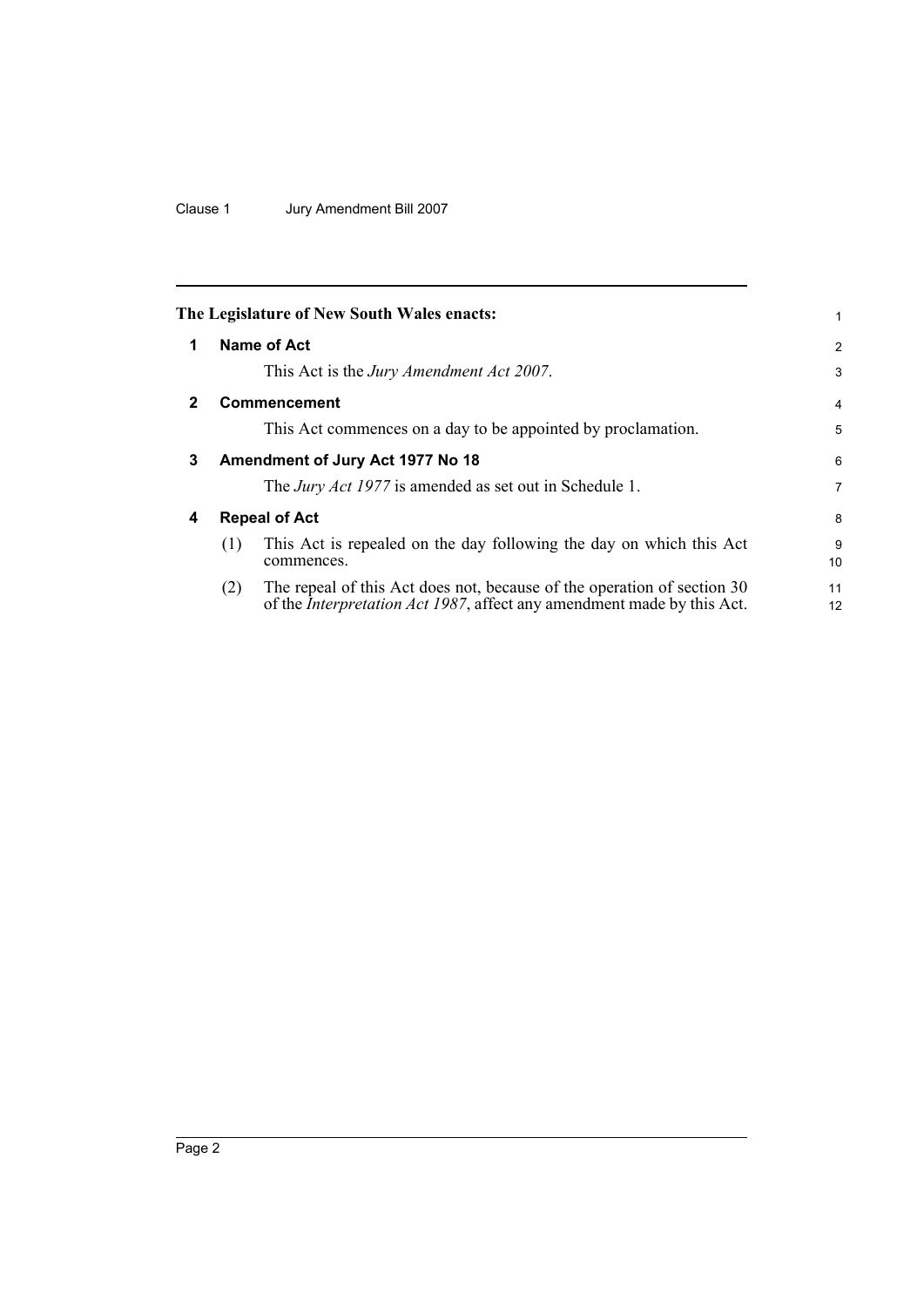Amendments Schedule 1

<span id="page-6-0"></span>

|     | <b>Schedule 1</b> | <b>Amendments</b>                                                                                                                                                                                                                                                                      | 1                          |
|-----|-------------------|----------------------------------------------------------------------------------------------------------------------------------------------------------------------------------------------------------------------------------------------------------------------------------------|----------------------------|
|     |                   | (Section 3)                                                                                                                                                                                                                                                                            | $\overline{2}$             |
| [1] | <b>Section 19</b> |                                                                                                                                                                                                                                                                                        | 3                          |
|     |                   | Omit the section. Insert instead:                                                                                                                                                                                                                                                      | 4                          |
|     | 19                | Numbers of jurors in criminal proceedings                                                                                                                                                                                                                                              | 5                          |
|     | (1)               | In any criminal proceedings in the Supreme Court or the District<br>Court that are to be tried by jury, the jury is to consist of:                                                                                                                                                     | 6<br>$\overline{7}$        |
|     |                   | (a)<br>12 persons, or                                                                                                                                                                                                                                                                  | 8                          |
|     |                   | if the Court makes an order under subsection (2) for the<br>(b)<br>selection of additional jurors—12 persons together with<br>the number of additional jurors ordered by the Court,                                                                                                    | 9<br>10 <sup>°</sup><br>11 |
|     |                   | returned and selected in accordance with this Act.                                                                                                                                                                                                                                     | 12 <sup>2</sup>            |
|     |                   | Note. If a jury is constituted by more than 12 jurors immediately before<br>it retires to consider its verdict, section 55G provides that only 12 of<br>those jurors may retire to consider the jury's verdict in the proceedings.                                                     | 13<br>14<br>15             |
|     | (2)               | Before a jury is selected in criminal proceedings in the Supreme<br>Court or the District Court, the Court may order that up to 3<br>additional jurors be selected for the jury if the Court is satisfied<br>that:                                                                     | 16<br>17<br>18<br>19       |
|     |                   | the trial of the proceedings is of a kind prescribed by the<br>(a)<br>regulations for the purposes of this subsection, and                                                                                                                                                             | 20<br>21                   |
|     |                   | the selection of the additional jurors is an appropriate<br>(b)<br>means of ensuring that there will be sufficient jurors<br>remaining on the jury when the jury is required to consider<br>its verdict, and                                                                           | 22<br>23<br>24<br>25       |
|     |                   | appropriate facilities to accommodate the additional jurors<br>(c)<br>are available.                                                                                                                                                                                                   | 26<br>27                   |
|     | (3)               | Until regulations for the purposes of subsection (2) provide<br>otherwise, a trial of proceedings the duration of which is likely to<br>be more than 3 months is taken to be a trial of proceedings of a<br>kind prescribed by the regulations for the purposes of that<br>subsection. | 28<br>29<br>30<br>31<br>32 |
| [2] |                   | Section 42 Peremptory challenges in criminal proceedings                                                                                                                                                                                                                               | 33                         |
|     |                   | Insert after section $42$ (1):                                                                                                                                                                                                                                                         | 34                         |
|     | (1A)              | If the jury in criminal proceedings is to consist of more than 12<br>jurors, each person prosecuted and the Crown have one<br>peremptory challenge without restriction, respectively, in                                                                                               | 35<br>36<br>37             |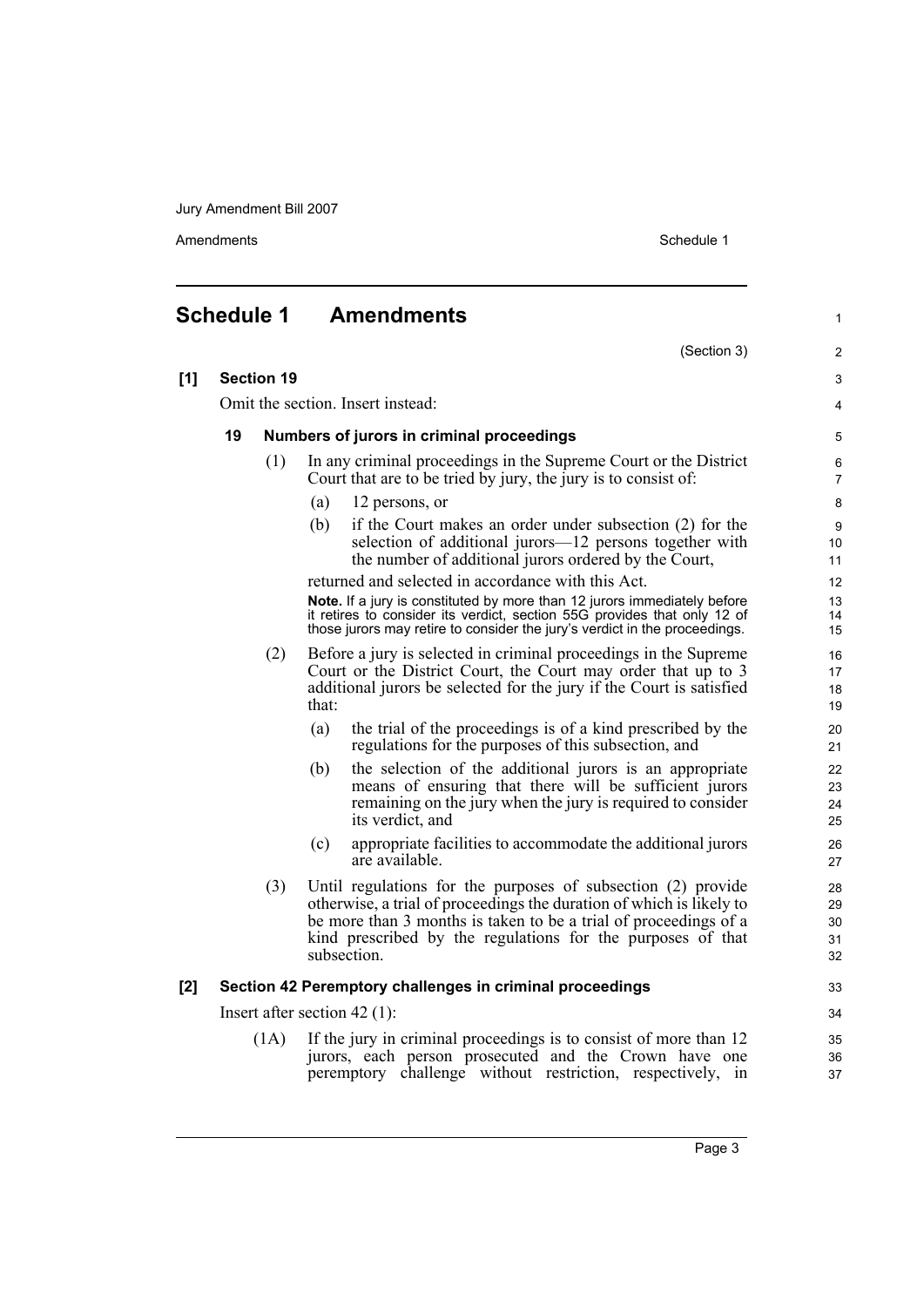Schedule 1 Amendments

| addition to the peremptory challenges conferred on them by<br>subsection $(1)$ .<br>Section 48 Balloting for jury in criminal proceedings<br>$[3]$<br>Omit "12 persons appear" from section 48 (2) (b).<br>Insert instead "the number of persons required for the jury appear (the <i>drawn</i><br><i>persons</i> )".<br>Section 48 (2) (c) and (3)<br>[4]<br>Omit "those 12" wherever occurring. Insert instead "the drawn".<br>[5]<br>Section 48 (4)<br>Omit "12 persons".<br>Insert instead "the number of persons required for the jury".<br>[6]<br><b>Section 48 (5)</b><br>Omit "The 12 persons".<br>Insert instead "Subject to section 55G, the persons sworn as".<br>Section 55F Majority verdicts in criminal proceedings<br>[7]<br>Insert at the end of section $55F(1)$ :<br>Note. Lengthy criminal proceedings may be tried by a jury of up to 15<br>persons if the court makes an order for additional jurors under section 19<br>(2). However, section 55G provides that only 12 members of such an<br>expanded jury may retire to consider the jury's verdict in the<br>proceedings.<br><b>Section 55G</b><br>[8]<br>Insert after section 55F:<br>55G<br>Ballot where additional jurors on jury in criminal proceedings<br>If the jury in criminal proceedings consists of more than 12<br>(1)<br>persons (the <i>expanded jury</i> ) immediately before the jury is<br>required to retire to consider its verdict, the jury for the purposes<br>of considering and returning the verdict (a <i>verdict jury</i> ) is to be<br>constituted by only 12 members of the expanded jury.<br>(2)<br>A verdict jury is to be constituted by:<br>if the expanded jury has chosen one of its members to<br>(a)<br>speak on behalf of the jury as a whole (a <i>foreperson</i> )—the<br>foreperson and 11 other members of the expanded jury<br>selected by ballot, or |  |  |                            |
|-----------------------------------------------------------------------------------------------------------------------------------------------------------------------------------------------------------------------------------------------------------------------------------------------------------------------------------------------------------------------------------------------------------------------------------------------------------------------------------------------------------------------------------------------------------------------------------------------------------------------------------------------------------------------------------------------------------------------------------------------------------------------------------------------------------------------------------------------------------------------------------------------------------------------------------------------------------------------------------------------------------------------------------------------------------------------------------------------------------------------------------------------------------------------------------------------------------------------------------------------------------------------------------------------------------------------------------------------------------------------------------------------------------------------------------------------------------------------------------------------------------------------------------------------------------------------------------------------------------------------------------------------------------------------------------------------------------------------------------------------------------------------------------------------------------------------------------------------------------------------------|--|--|----------------------------|
|                                                                                                                                                                                                                                                                                                                                                                                                                                                                                                                                                                                                                                                                                                                                                                                                                                                                                                                                                                                                                                                                                                                                                                                                                                                                                                                                                                                                                                                                                                                                                                                                                                                                                                                                                                                                                                                                             |  |  | 1<br>$\overline{2}$        |
|                                                                                                                                                                                                                                                                                                                                                                                                                                                                                                                                                                                                                                                                                                                                                                                                                                                                                                                                                                                                                                                                                                                                                                                                                                                                                                                                                                                                                                                                                                                                                                                                                                                                                                                                                                                                                                                                             |  |  | 3                          |
|                                                                                                                                                                                                                                                                                                                                                                                                                                                                                                                                                                                                                                                                                                                                                                                                                                                                                                                                                                                                                                                                                                                                                                                                                                                                                                                                                                                                                                                                                                                                                                                                                                                                                                                                                                                                                                                                             |  |  | 4                          |
|                                                                                                                                                                                                                                                                                                                                                                                                                                                                                                                                                                                                                                                                                                                                                                                                                                                                                                                                                                                                                                                                                                                                                                                                                                                                                                                                                                                                                                                                                                                                                                                                                                                                                                                                                                                                                                                                             |  |  | 5<br>6                     |
|                                                                                                                                                                                                                                                                                                                                                                                                                                                                                                                                                                                                                                                                                                                                                                                                                                                                                                                                                                                                                                                                                                                                                                                                                                                                                                                                                                                                                                                                                                                                                                                                                                                                                                                                                                                                                                                                             |  |  | $\overline{7}$             |
|                                                                                                                                                                                                                                                                                                                                                                                                                                                                                                                                                                                                                                                                                                                                                                                                                                                                                                                                                                                                                                                                                                                                                                                                                                                                                                                                                                                                                                                                                                                                                                                                                                                                                                                                                                                                                                                                             |  |  | 8                          |
|                                                                                                                                                                                                                                                                                                                                                                                                                                                                                                                                                                                                                                                                                                                                                                                                                                                                                                                                                                                                                                                                                                                                                                                                                                                                                                                                                                                                                                                                                                                                                                                                                                                                                                                                                                                                                                                                             |  |  | 9                          |
|                                                                                                                                                                                                                                                                                                                                                                                                                                                                                                                                                                                                                                                                                                                                                                                                                                                                                                                                                                                                                                                                                                                                                                                                                                                                                                                                                                                                                                                                                                                                                                                                                                                                                                                                                                                                                                                                             |  |  | 10                         |
|                                                                                                                                                                                                                                                                                                                                                                                                                                                                                                                                                                                                                                                                                                                                                                                                                                                                                                                                                                                                                                                                                                                                                                                                                                                                                                                                                                                                                                                                                                                                                                                                                                                                                                                                                                                                                                                                             |  |  | 11                         |
|                                                                                                                                                                                                                                                                                                                                                                                                                                                                                                                                                                                                                                                                                                                                                                                                                                                                                                                                                                                                                                                                                                                                                                                                                                                                                                                                                                                                                                                                                                                                                                                                                                                                                                                                                                                                                                                                             |  |  | 12                         |
|                                                                                                                                                                                                                                                                                                                                                                                                                                                                                                                                                                                                                                                                                                                                                                                                                                                                                                                                                                                                                                                                                                                                                                                                                                                                                                                                                                                                                                                                                                                                                                                                                                                                                                                                                                                                                                                                             |  |  | 13                         |
|                                                                                                                                                                                                                                                                                                                                                                                                                                                                                                                                                                                                                                                                                                                                                                                                                                                                                                                                                                                                                                                                                                                                                                                                                                                                                                                                                                                                                                                                                                                                                                                                                                                                                                                                                                                                                                                                             |  |  | 14                         |
|                                                                                                                                                                                                                                                                                                                                                                                                                                                                                                                                                                                                                                                                                                                                                                                                                                                                                                                                                                                                                                                                                                                                                                                                                                                                                                                                                                                                                                                                                                                                                                                                                                                                                                                                                                                                                                                                             |  |  | 15                         |
|                                                                                                                                                                                                                                                                                                                                                                                                                                                                                                                                                                                                                                                                                                                                                                                                                                                                                                                                                                                                                                                                                                                                                                                                                                                                                                                                                                                                                                                                                                                                                                                                                                                                                                                                                                                                                                                                             |  |  | 16                         |
|                                                                                                                                                                                                                                                                                                                                                                                                                                                                                                                                                                                                                                                                                                                                                                                                                                                                                                                                                                                                                                                                                                                                                                                                                                                                                                                                                                                                                                                                                                                                                                                                                                                                                                                                                                                                                                                                             |  |  | 17<br>18<br>19<br>20<br>21 |
|                                                                                                                                                                                                                                                                                                                                                                                                                                                                                                                                                                                                                                                                                                                                                                                                                                                                                                                                                                                                                                                                                                                                                                                                                                                                                                                                                                                                                                                                                                                                                                                                                                                                                                                                                                                                                                                                             |  |  | 22                         |
|                                                                                                                                                                                                                                                                                                                                                                                                                                                                                                                                                                                                                                                                                                                                                                                                                                                                                                                                                                                                                                                                                                                                                                                                                                                                                                                                                                                                                                                                                                                                                                                                                                                                                                                                                                                                                                                                             |  |  | 23                         |
|                                                                                                                                                                                                                                                                                                                                                                                                                                                                                                                                                                                                                                                                                                                                                                                                                                                                                                                                                                                                                                                                                                                                                                                                                                                                                                                                                                                                                                                                                                                                                                                                                                                                                                                                                                                                                                                                             |  |  | 24                         |
|                                                                                                                                                                                                                                                                                                                                                                                                                                                                                                                                                                                                                                                                                                                                                                                                                                                                                                                                                                                                                                                                                                                                                                                                                                                                                                                                                                                                                                                                                                                                                                                                                                                                                                                                                                                                                                                                             |  |  | 25<br>26<br>27<br>28<br>29 |
|                                                                                                                                                                                                                                                                                                                                                                                                                                                                                                                                                                                                                                                                                                                                                                                                                                                                                                                                                                                                                                                                                                                                                                                                                                                                                                                                                                                                                                                                                                                                                                                                                                                                                                                                                                                                                                                                             |  |  | 30                         |
|                                                                                                                                                                                                                                                                                                                                                                                                                                                                                                                                                                                                                                                                                                                                                                                                                                                                                                                                                                                                                                                                                                                                                                                                                                                                                                                                                                                                                                                                                                                                                                                                                                                                                                                                                                                                                                                                             |  |  | 31<br>32<br>33<br>34       |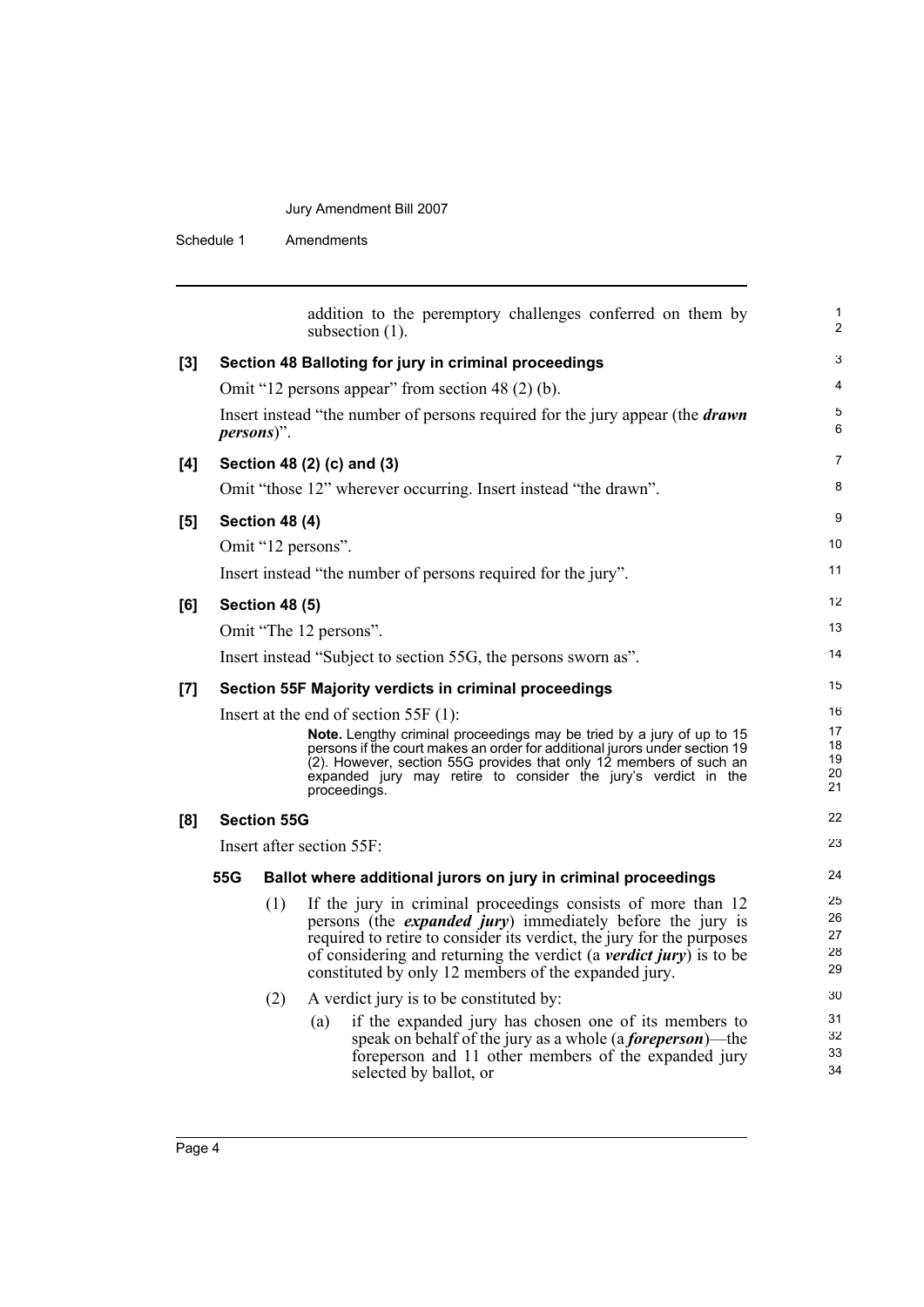Amendments **Amendments** Schedule 1

- (b) if there is no foreperson—12 members of the expanded jury selected by ballot.
- (3) The ballot for a verdict jury must be conducted by the presiding judge or an officer of the court by:
	- (a) placing in a box provided for that purpose the cards provided under section 28 (3) for all of the members of the expanded jury (other than the foreperson, if any), and
	- (b) drawing out of that box those cards, one after another, and calling out the identification numbers on those cards, until 11 or 12 persons (as the case requires) are selected.
- (4) A verdict jury continues to constitute the jury for the trial until the trial concludes unless the court has given a direction under subsection  $(5)$ .

**Note.** Under this section, the same verdict jury will remain in place in trials where a verdict jury is required to consider some counts in an indictment first and then the other counts at a later stage in the trial (unless subsection (5) applies). As a result, the court will be able to reconvene for any further summoning up or directions in relation to counts that remain to be determined without the need for a new verdict jury to be constituted.

- (5) If one or more jurors on the expanded jury are excluded from a verdict jury by a ballot, the court must:
	- (a) if the verdict of the verdict jury is a directed verdict in respect of some (but not all) of the accused persons or some (but not all) of the counts in the indictment—direct that the excluded jurors rejoin the jury for the continuation of the trial in respect of the accused persons or counts (as the case may be) that have not yet been the subject of a verdict in the trial, or
	- (b) if the verdict jury retires to consider whether or not to return a verdict without hearing further evidence—direct that the excluded jurors rejoin the jury for the continuation of the trial in the event that the verdict jury decides that it wishes to hear further evidence before returning a verdict.
- (6) The court may not give a direction under subsection (5) if a verdict jury has previously returned a verdict (other than a directed verdict) in the trial.
- (7) If the court gives a direction under subsection (5), a fresh ballot for a verdict jury must be conducted if there is still an expanded jury when the jury is next required to retire to consider its verdict.
- (8) The court must discharge any jurors on the expanded jury who are excluded from a verdict jury by ballot if the jurors will not be